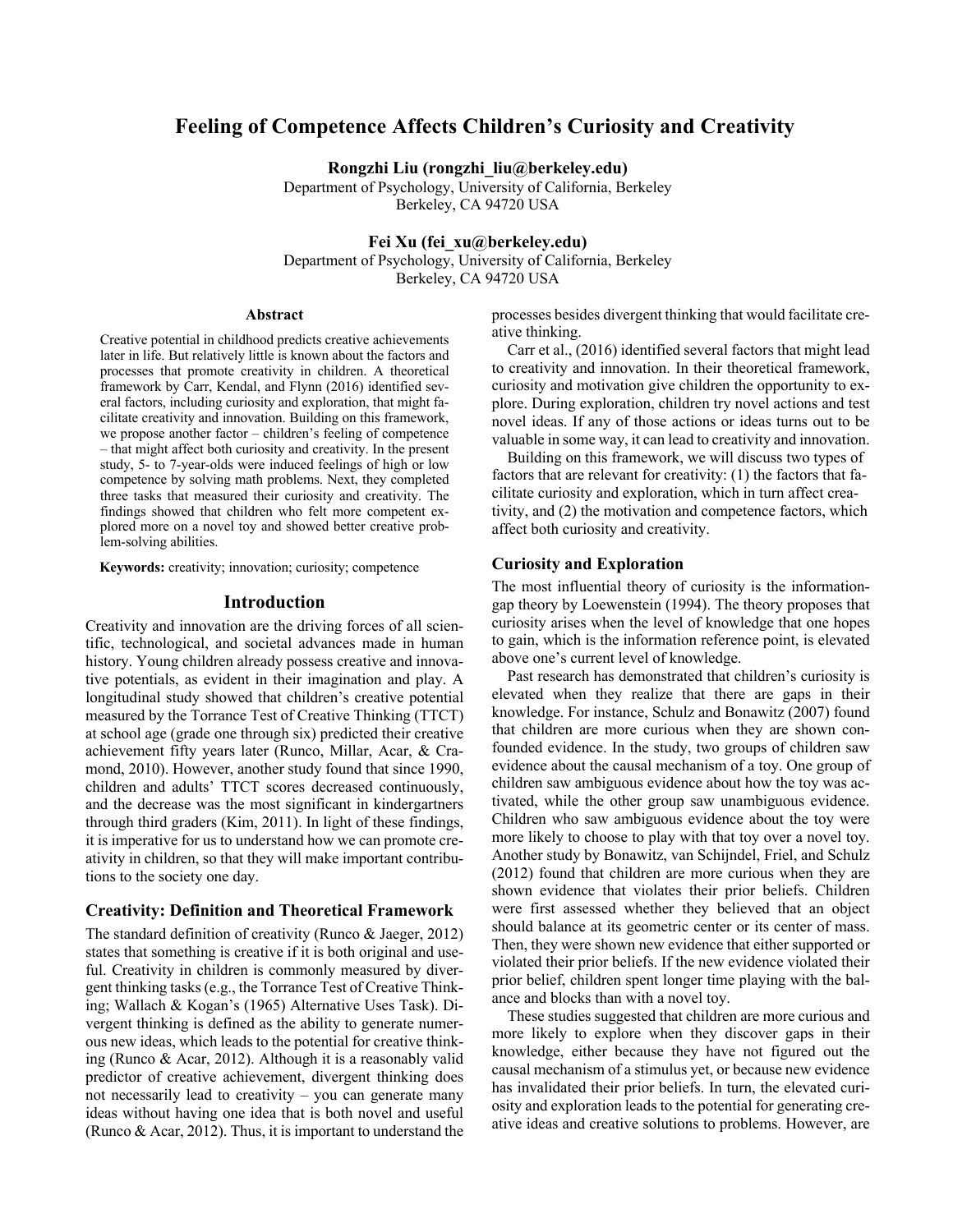all children equally curious, and equally motivated to explore when they discover gaps in their knowledge? What individual and contextual factors affect children's curiosity, exploration, and creativity?

#### **Motivation, Competence, and Self-Efficacy**

Intrinsic motivation is considered important for both curiosity and creativity. In the framework of Cognitive Evaluation Theory (CET, Deci, 1975; Ryan & Deci, 2000), behaviors driven by curiosity are considered intrinsically motivated behaviors. Amabile & Hennessey (1992) proposed the *Intrinsic Motivation Principle of Creativity*, that people are most creative when they are motivated by the enjoyment and challenges of a task, rather than by external pressures. Following this principle, intrinsic motivation would facilitate creativity, while extrinsic motivation (e.g., induced by extrinsic reward) would impede creativity. A study by Amabile, Hennessey, & Grossman (1986) supported this prediction. Two groups of elementary school students were both given the opportunity to take two pictures with an instant camera. In the reward condition, using the camera was framed as a reward for telling a story later. In the no-reward condition, children simply used the camera, and then told a story. The stories told by children in the no-reward condition was rated as more creative than the ones told by children in the reward condition.

Where does intrinsic motivation come from? CET (Ryan & Deci, 2000) proposed that intrinsic motivation for an action is increased by interpersonal interactions such as rewards, communications, and feedbacks that promote feelings of competence during that action. Similarly, in Social Learning Theory (SLT), Bandura (1982) argued that one of the sources of intrinsic motivation is perceived self-efficacy gained from performance accomplishments and other information indicating one's efficacy. Supporting these predictions, Vallerand and Reid (1984) found a mediating effect of perceived competence on the relationship between verbal feedback and intrinsic motivation. When completing a motor task, participants who received positive feedback showed highest level of intrinsic motivation and perceived competence, followed by participants who received no verbal feedback and participants who received negative feedback. Path analysis showed a mediating effect of perceived competence – positive feedback led to an increase in perceived competence, which in turn led to an increase in intrinsic motivation.

Jirout & Klahr (2012) expanded Loewenstein's (1994) information-gap theory, and argued that for children to be curious, they not only need to realize that there is information that they do not know, but also need to believe that they are capable of figuring out that information. Therefore, there might be individual differences in the level of uncertainty that children feel capable of resolving. They designed a novel measure of curiosity. Children were given information about the kinds of fish they might see from each window on a submarine. Then, children made choices among options that varied in the amount of uncertainty (i.e., different degrees of their information gap). They found individual differences in the size of the information gaps that children preferred to resolve,

which is an indication of their level of curiosity. Moreover, the level of curiosity was correlated with children's competence motivation.

Lastly, in a correlational study, Prabhu, Sutton, & Sauset (2008) measured university students' intrinsic motivation, self-efficacy and level of creativity through self-report questionnaires. The results showed that self-efficacy and creativity are positively corelated, and that this relationship is completely mediated by intrinsic motivation.

Therefore, perceived competence and self-efficacy play important roles in one's intrinsic motivation, which affects both curiosity and creativity. While Jirout & Klahr (2012) focused on competence motivation as an individual trait, the CET and the SLT recognized that perceived competence and perceived self-efficacy are influenced by contextual factors such as interpersonal interactions and performance accomplishment. The previous studies and theories were mainly concerned with perceived competence toward a specific task. It is also important to investigate whether perceived competence gained from performance on one task would lead to a general feeling of competence, which increases intrinsic motivation, curiosity and creativity in other tasks.

#### **The Present Study**

In the present study, we examined whether feeling of competence would affect children's curiosity and creativity. Children were induced feelings of high or low competence by solving math problems of varying difficulty. Then, they completed three tasks that measured their curiosity and creativity, in counterbalanced orders. In one task, children's curiosity was measured by their exploration on a novel toy. Children's creative problem-solving ability was measured with another task adapted from Sylva, Bruner, and Genova (1976). They had to retrieve a prize using various tools provided to them. It is an ideal measure of creativity since the solution needs to be both original (combining tools in a novel way) and useful (retrieving the prize). The last task was Wallach & Kogan's (1965) adaptation of Guilford's Alternative Uses Task (AUT). Although it is a measure of divergent thinking, which does not necessarily lead to creativity, we included it to compare the results with the creative problem-solving task.

 We hypothesize that children who feel more competent are more curious and creative. Specifically, children who feel more competent will explore the novel toy for longer time, generate more unique actions, and discover more functions. They will require less time and fewer hints to solve the creative problem. They will generate more uses, more categories of uses, and more original uses in the AUT.

#### **Methods**

#### **Participants**

Fifty-three children between the ages of 5 and 7 years (27 females; mean age =  $6.48$ ; range =  $5.08$  to  $7.92$ ; *SD* = 0.80) participated in the experiment. Three children were excluded based on the exclusion criteria in manipulation check (see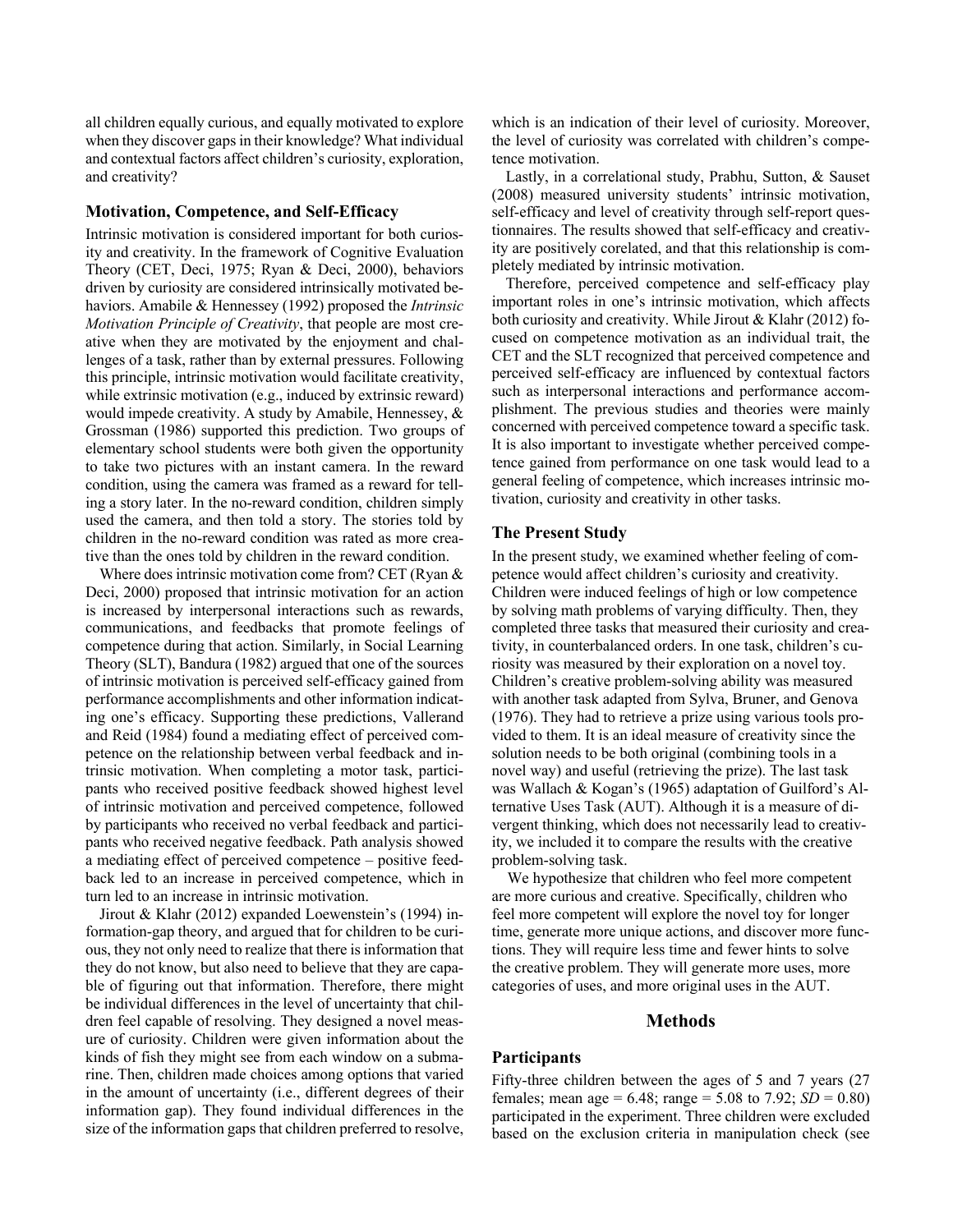below). Participants were tested in a lab room at UC Berkeley, in a quiet room at elementary schools, or at a children's museum. Parents of the participants provided written informed consent prior to the experiment session.

#### **Materials and Procedure**

**Competence manipulation** Children were randomly assigned to receive either a set of math problems that was relatively easy for their age, or a set of math problems that was relatively hard for their age (Figure 1). For each problem, the experimenter read the problem to children, and recorded their answers. If children answered correctly, the experimenter said, "Good job, that is correct!" If children answered incorrectly, the experimenter said, "Okay, but that is not correct."

| A.         | B.          | C.          | D.               |
|------------|-------------|-------------|------------------|
| $1 + 2 =$  | $12 + 10 =$ | $12 + 10 =$ | $37 - 12 =$      |
| $1 + 4 =$  | $11 + 13 =$ | $11 + 13 =$ | $21 \times 4 =$  |
| $3 + 2 =$  | $2 + 4 =$   | $2 + 4 =$   | $12 \div 2 =$    |
| $3 + 7 =$  | $10 + 11 =$ | $10 + 11 =$ | $29 - 14 =$      |
| $2 + 2 =$  | $7 + 13 =$  | $7 + 13 =$  | $13 \times 12 =$ |
| $1 + 3 =$  | $1 + 3 =$   | $1 + 3 =$   | $27 \times 5 =$  |
| $2 + 10 =$ | $14 + 12 =$ | $14 + 12 =$ | $6 + 3 =$        |
| $3 + 3 =$  | $14 + 20 =$ | $14 + 20 =$ | $7 \times 12 =$  |

Figure 1: Four sets of math problems used in the manipulation: a relatively easy set for 5- to 6-year-olds (A), a relatively hard set for 5- to 6-year-olds (B), a relatively easy set for 7year-olds (C), and a relatively hard set for 7-year-olds (D).

**Manipulation check** The experimenter showed children the manipulation check scale (Figure 2), and asked, "How do you think you did on the math problems? Do you think you did really well? Or not so well?", while pointing to the respective faces. Regardless of which sets of math problems children were assigned to, if a child said that she did well on the math problems or pointed to the smiley face, we determined that she has been induced *high competence* (HC condition). If a child said that she did not do well or pointed to the frowny face, we determined that she has been induced *low competence* (LC condition). However, we excluded participants if their subjective evaluation did not match their actual performance: if they said that they did well on the math problems, but performed fewer than 3 problems correctly (3 participants were excluded based on this criterion), or if they said that they did not do well, but performed more than 6 problems correctly.



Figure 2: The manipulation check scale.

Then, children completed the following three tasks in counterbalanced orders.

**Curiosity task** A toy similar to the one used in Bonawitz, Shafto, Gweon, Goodman, Spelke, & Schulz (2011) was created (Figure 3). The toy had four non-obvious functions: it made a sound when a tube was pulled out (squeaker); pressing on a hidden button lit up the end of a tube (light); some music notes played when another button was pressed (music); a small mirror was hidden in one large tube (mirror).



Figure 3: The toy used in the curiosity task.

Children were instructed to play with the novel toy and tell the experimenter when they were done playing with it. The experimenter terminated the task when the child said that she was done or stopped interacting with the toy for more than 5 consecutive seconds twice.

The following measures were coded from the video recordings: total playtime, the number of unique actions performed, and the number of functions discovered.

**Creative problem-solving task** A transparent box approximately  $3.5 \times 2.5 \times 1.75$  inches was placed on a table, 38 inches away from the child. On the door of the box is a c-shaped door handle. Children were instructed to retrieve a small prize in the box. They were given 3 colored sticks (two 12-inch sticks and one 6-inch stick) and 2 binder clips. On the end of a long stick, there was a hook which can be used to attach to the handle on the door and pull it open. The set-up is shown in Figure 4.



Figure 4: The set-up of the creative problem-solving task.

If children did not make progress toward solving the problem after one minute had passed, the experimenter gave children a hint. There were five hints in total, the experimenter gave children one hint per minute in the following order: (1) Have you used everything you can think of that might help you? (2) Can you think of a way that you can use the binder clips to help you? (3) Can you think of a way that you can use both the clips and the sticks to help you? (4) You can clip the two long sticks together and make a longer stick. (5) I will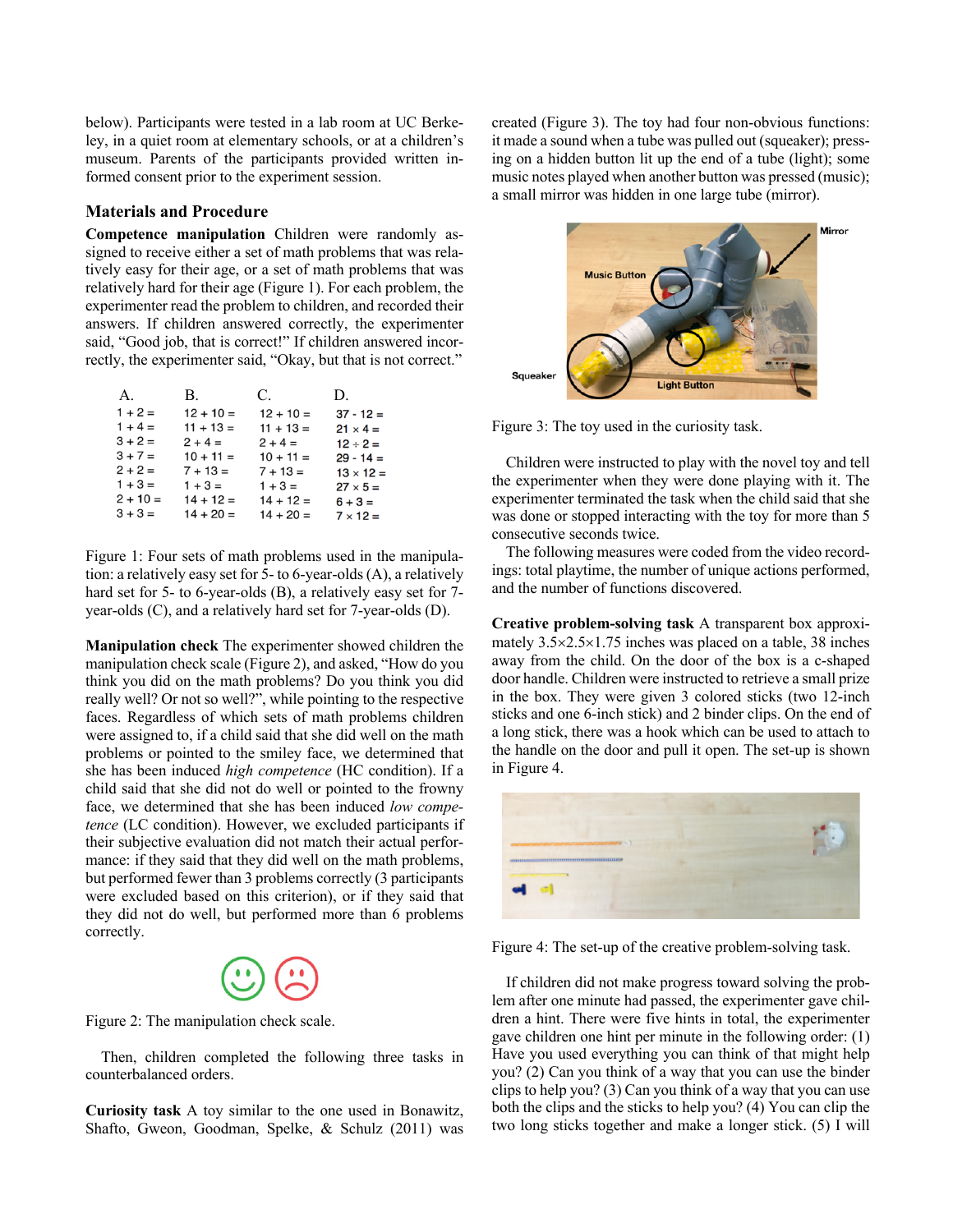hold these two sticks together here. Can you clip them tightly together with this clip?

The number of hints that children needed was recorded by the experimenter. The total time that children needed to obtain the prize was coded from the video recordings.

**Alternative uses task** Children were asked to come up with different ways to use a set of common objects. The experimenter first provided some examples of ways to use an object not included in the actual task. After children understood the task, the experimenter asked children to name all the different ways that they could use the following objects: newspaper, key, and shoe. The experimenter encouraged children to come up with more uses, until they could not think of any more uses. The experimenter recorded all the acceptable uses that children came up with.

Three measures from children's responses were coded, following Wallach & Kogan (1965): (1) Fluency, which is the average number of acceptable uses generated per object; (2) Flexibility, which is the average number of different categories of uses generated per object (e.g., "making a paper hat" and "making a paper boat" would be considered the same category of uses); (3) Originality, which is the average number of acceptable uses generated that made up 1% or less of all the responses given by all participants per object.

#### **Results**

The dependent measures reported below were coded from the video recordings by two coders blind to the conditions that children were in. The interrater reliability for toy exploration time, the number of functions discovered on the toy, and the time needed to solve the creative problem-solving task was excellent (ICC<sub>toy time</sub> = 0.99; ICC<sub>function</sub> = 0.91; ICC<sub>prob\_time</sub> = 0.97), and the interrater reliability for the number of unique actions performed on the toy was good (ICC<sub>action</sub> =  $0.77$ ). These four measures were averaged across coders for the following analyses.

### **Competence Manipulation**

Thirty-four children were assigned the relatively hard sets of math problems for their age, 24 of whom reported performing not well on the problems, and 10 of whom reported performing well. Sixteen children were assigned the relatively easy sets of problems for their age, 14 of whom reported performing well, and 2 of whom reported performing not well. This resulted in 24 children (13 females; mean age  $= 6.63$ ; *SD*  $=$ 0.79) in the HC condition, and 26 children (13 females; mean age =  $6.39$ ; *SD* = 0.83) in the LC condition.

#### **Curiosity Task**

In the curiosity task, children in the HC condition generated an average of  $10.60$  (*SD* = 4.62) unique actions on the toy, while children in the LC condition generated an average of 7.58 (*SD* = 4.85) unique actions (Figure 5). N-way ANOVA

models with interaction were used to predict the number of unique actions children performed from condition, age<sup>1</sup>, gender, testing location, and task order. No effect of age, gender, testing location or task order was found. The best-fitting model only included condition as a predictor; it outperformed the null model,  $(AIC_{cond} = 301.47, AIC_{null} = 304.51, F(1, 48)$  $= 5.09, p = 0.03$ ). According to this model, children in the LC condition performed 3.03 fewer actions than children in the HC condition ( $\beta_{\text{low}} = -3.03$ , *SE* = 1.34,  $t(46) = -2.26$ ,  $p =$ 0.03).



Figure 5: Average number of unique actions children performed on the novel toy, by condition.

Children in the HC condition explored the toy for an average of 170.69 seconds  $(SD = 110.00)$ , and children in the LC condition explored for  $153.48$  seconds  $(SD = 85.07)$ . They discovered similar numbers of functions on the toy  $(M_{HC} =$ 1.06,  $SD_{HC} = 0.99$ ;  $M_{LC} = 0.77$ ,  $SD_{LC} = 1.00$ ). For both measures, comparisons of n-way ANOVA models with interaction did not find any effect of condition, age, gender, testing location, or task order. But the means of both measures were in the predicted direction.

## **Creative Problem-Solving Task**

Some children were able to solve the problem spontaneously, without given any hints (i.e., they solved it within the first minute). In the HC condition,  $70.83\%$  (*SD* = 0.46) of children solved it spontaneously, while  $34.62\%$  (*SD* = 0.49) of children in the LC condition did (Figure 6). Generalized linear models (GLMs) were used to predict spontaneous solution  $(yes = 1, no = 0)$  from condition, age, gender, testing location, and task order. No effect of gender, testing location or task order was found. The best-fitting model predicted spontaneous solution from condition and age; it outperformed the null model (AIC<sub>cond+age</sub> = 57.92, AIC<sub>null</sub> = 68.54,  $\chi^2$  (2) = 14.62, *p*  $<$  0.01), the model that included condition alone (AIC $_{\text{cond}}$  = 65.06,  $\chi^2$  (1) = 9.14,  $p < 0.01$ ), the model that included age alone (AIC<sub>age</sub> = 60.86,  $\chi^2$  (1) = 4.94,  $p = 0.03$ ). The model

<sup>&</sup>lt;sup>1</sup> The age of two children was missing. Any model that included age as a predictor excluded those two children's data.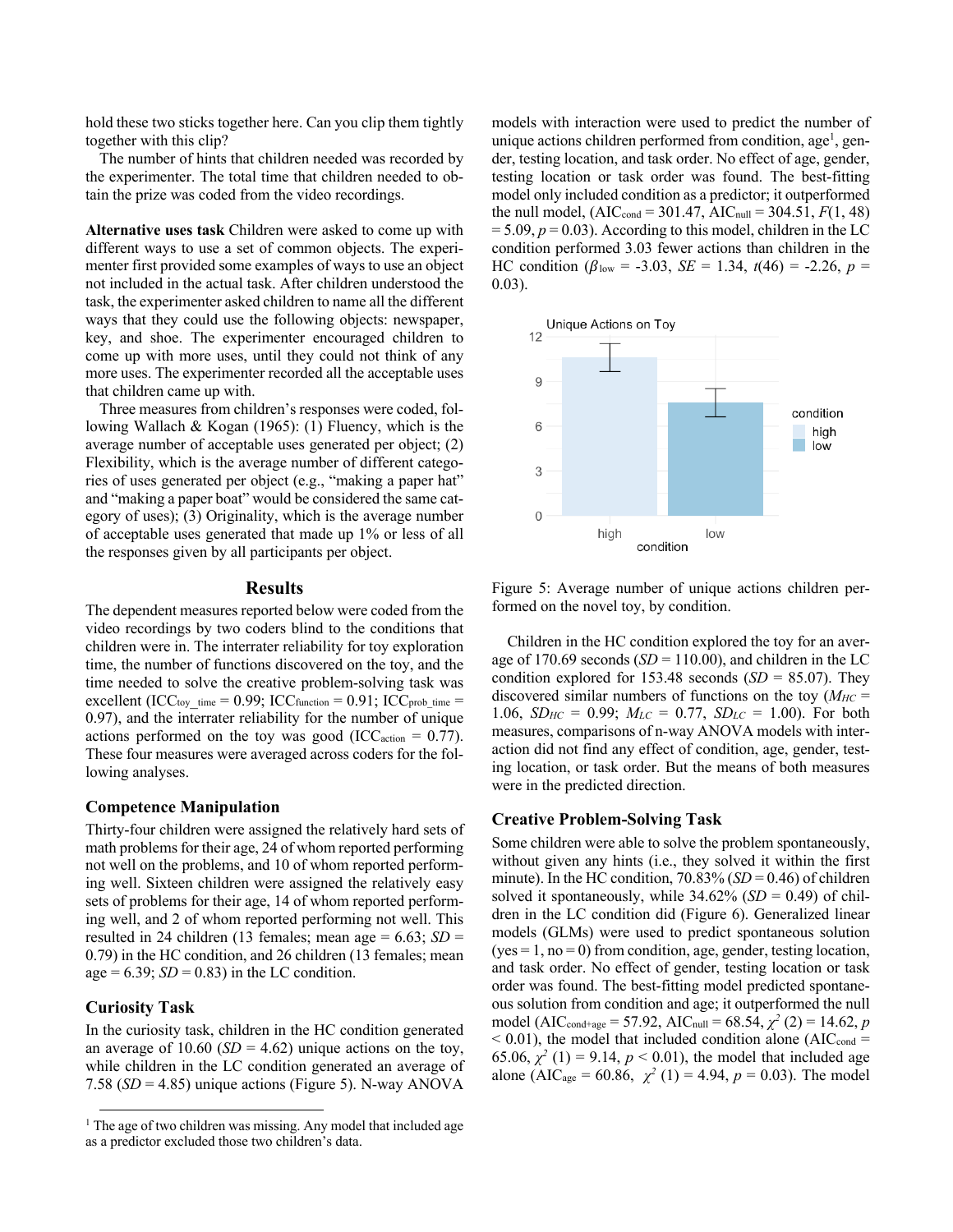that included the interaction between condition and age did not outperform the best-fitting model (AIC<sub>cond\*age</sub> = 58.29,  $\chi^2$  $(1) = 1.63$ ,  $p = 0.20$ ). According to the best-fitting model, the odds of spontaneously solving the problem decreased for children who are in the LC condition ( $\beta_{\text{low}}$  = -1.48, *SE* = 0.69,  $z = -2.14$ ,  $p = 0.03$ ), and increased with age ( $\beta_{\text{age}} = 0.11$ , *SE*  $= 0.04$ ,  $z = 2.73$ ,  $p < 0.01$ ).



Figure 6: Proportion of children who solved the problem spontaneously, by condition.

Children in the HC condition needed 0.79 (*SDHC* = 1.53) hints on average, while children in the LC condition needed 1.96 (*SDLC* = 1.91) (Figure 7). Comparison of n-way ANOVA models with interaction found no effect of gender, testing location or task order. The best-fitting model included age alone as predictor; it outperformed the null model,  $(AIC<sub>age</sub> =$ 60.86, AIC<sub>null</sub> = 197.38,  $F(1, 46) = 8.21, p < 0.01$ , the model that included condition alone ( $AIC_{cond} = 194.80$ ). The model that included both condition and age did perform better than the best-fitting model (AIC<sub>cond+age</sub> = 189.53,  $F(1, 46) = 3.88$ ,  $p = 0.05$ ). According to the best-fitting model, a child who is a year older than another child needed 0.07 less hint on average ( $\beta_{\text{age}} = -0.07$ , *SE* = 0.03,  $z = -2.87$ ,  $p < 0.01$ ).



Figure 7: Average number of hints that children needed in the creative problem-solving task, by condition.

Children in the HC condition needed an average of 133.29

seconds  $(SD_{HC} = 102.89)$  to come up with the solution, while children in the LC condition needed 186.08 seconds (*SDLC* = 119.90) (Figure 8). Comparison of n-way ANOVA models with interaction found no effect of condition, gender, testing location or task order. The best-fitting model included age alone as predictor; it outperformed the null model,  $(AIC<sub>age</sub> =$ 586.89, AIC<sub>null</sub> = 594.71,  $F(1, 46) = 10.45$ ,  $p < 0.01$ ). A child who is a year older needed 5.16 seconds less to come up with the solution ( $\beta_{\text{age}} = -5.16$ , *SE* = 1.60,  $z = -3.23$ ,  $p < 0.01$ ).



Figure 8: Average time that children needed in the creative problem-solving task, by condition.

#### **Alternative Uses Task**



Figure 9: Average total uses, category of uses, and original uses that children generated in the AUT, by condition.

Children in the HC condition and the LC condition generated similar numbers of total uses  $(M_{HC} = 2.63, SD_{HC} = 1.24; M_{LC}$  $= 2.38, SD<sub>LC</sub> = 0.80$ , categories of uses ( $M<sub>HC</sub> = 2.09, SD<sub>HC</sub> =$  $0.63$ ;  $M_{LC} = 1.87$ ,  $SD_{LC} = 0.65$ ), and original uses ( $M_{HC} = 0.83$ ,  $SD_{HC} = 0.82$ ;  $M_{LC} = 0.65$ ,  $SD_{LC} = 0.59$ ). The means of all three measures were in the predicted direction (Figure 9). Comparison of n-way ANOVA models with interaction found that only age was a significant predictor for total uses and categories of uses. For total uses, the best-fitting model that included age outperformed the null model,  $(AIC<sub>age</sub> = 135.16,$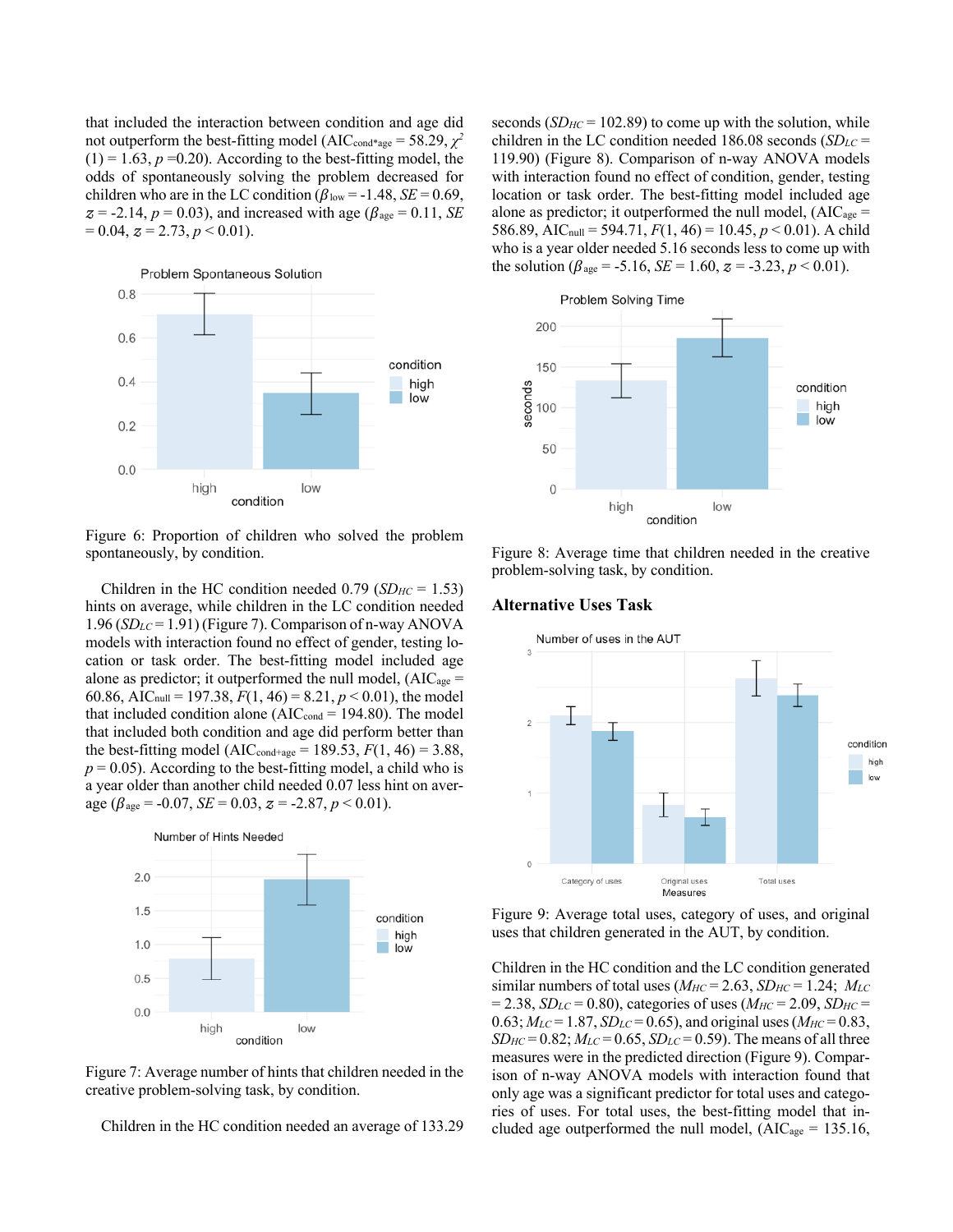AIC<sub>null</sub> = 143.43,  $F(1, 46) = 10.98$ ,  $p < 0.01$ ). For categories of uses, the best-fitting model that included age outperformed the null model,  $(AIC_{age} = 83.41, AIC_{null} = 98.32, F(1, 46) =$ 19.43,  $p < 0.01$ ). A child who is a year older came up with 0.05 more uses ( $\beta_{\text{age}} = 0.05$ ,  $SE = 0.01$ ,  $z = 3.31$ ,  $p < 0.01$ ), and 0.03 more categories of uses ( $\beta_{\text{age}} = 0.03$ ,  $SE = 0.008$ ,  $z =$  $4.41, p \le 0.01$ ).

#### **Discussion**

Children were induced feelings of high or low competence by solving math problems of varying difficulty. Their performance on the subsequent tasks that measured curiosity and creativity differed based on their feelings of competence.

In the curiosity task, feeling of competence did not influence the duration of children's exploration on the novel toy, but it affected the number of unique actions that children performed during their exploration. Those who felt more competent generated more unique actions. This might suggest that children who felt more competent were more "efficient" in their exploration, such that in the same amount of time, they tried more actions that could potentially activate the functions on the toy.

Although children who felt more competent appeared to be more "efficient" in their exploration, they did not discover more functions of the toy. It might be because the functions were difficult to discover in general. Indeed, across the two conditions, children only discovered less than one function on average  $(M = 0.91, SD = 1.00)$ . If some of the functions were made easier to discover, we might see a difference in the outcome of children's exploration.

Children who felt more competent were also better at solving a problem that required creative thinking. They were more likely to come up with the solution to the problem on their own, within the first minute that they were given the problem. Age also influenced children's performance on this task. Older children were more likely to spontaneously solve the problem, and required less time and fewer hints to solve it.

Feeling of competence seemed to have no effect on children's performance in the AUT. Age influenced children's performance, such that older children came up with more uses and more categories of uses, but they did not come up with more original uses.

#### **Mechanisms of the Effects and Future Directions**

Why would feeling of competence affect curiosity and exploration? One possibility is that children who feel more competent have stronger desires to acquire new information about their environment. Another possibility is that children who feel more competent are more persistent in their exploration, even in the face of difficulty. In an ongoing study, we are testing the second possibility by varying the difficulty of discovering the functions on the novel toy. Three of the functions are made easier to discover, while the last function is made harder to discover (i.e., a fan is activated when two of the twelve small buttons are pressed simultaneously). We are coding the amount of time that

children spend on the fan function, as well as the number of times that children press the small buttons, as measures of their persistence in discovering this function.

Why would feeling of competence affect children's creative problem-solving? Children who feel more competent might try more combinations and test more hypotheses when they are solving a problem. We coded the number of different means that children used in trying to solve the problem in the present study, as a measure of the number of hypotheses that children tested. The result was in the predicted direction, but the difference was not statistically significant. In the ongoing study, we are giving children a similar creative problemsolving task with more available tools, so that children could generate more combinations of the tools.

However, feeling of competence did not affect the other measure of creativity – AUT. It might be the case that feeling of competence have a weaker effect on the process of generating novel ideas, and a stronger effect on generating useful ideas and solutions for problem-solving. However, since the results for all three measures of AUT were in the predicted direction, another possibility is that the set of common objects that we used in the task (i.e., newspaper, key, and shoe) were not objects that children see and play with regularly. In the ongoing study, we are using a different set of objects for this task: ball, chair, and pencil.

One limitation of the current study is that we cannot rule out the possibility that children's *actual competence*, rather than their *feeling of competence*, affected their curiosity and creativity. Although we tried to manipulate children's feeling of competence by randomly assigning them to solve an easy set of math problems (high competence manipulation) or a hard set (low competence manipulation), we could not control how well they performed or how they felt about their competence. As a result, some children who were assigned the low competence manipulation performed well on the math problems, felt competent, and ended up in the HC condition; some who were assigned high competence manipulation ended up in the LC condition. Thus, compared to children in the LC condition, children in the HC condition might be more competent in their actual math abilities, which could have affected their curiosity and creativity. To address this limitation, in the ongoing study, we use sets of easy and hard math problems that are more disparate in their difficulty. We hope that with this change, we would be able to manipulate children's feeling of competence (that is, regardless of their actual competence, most children who are assigned the easy sets would perform well and feel competent, and most children who are assigned the hard sets would perform poorly and feel less competent).

In conclusion, the present study provided the first evidence that feeling of competence promotes children's curiosity and exploration, as well as their creative problem-solving abilities. Further evidence is needed to determine why feeling of competence affect curiosity and creativity, and to identify the precise processes in exploration and creative thinking that are affected by feeling of competence.